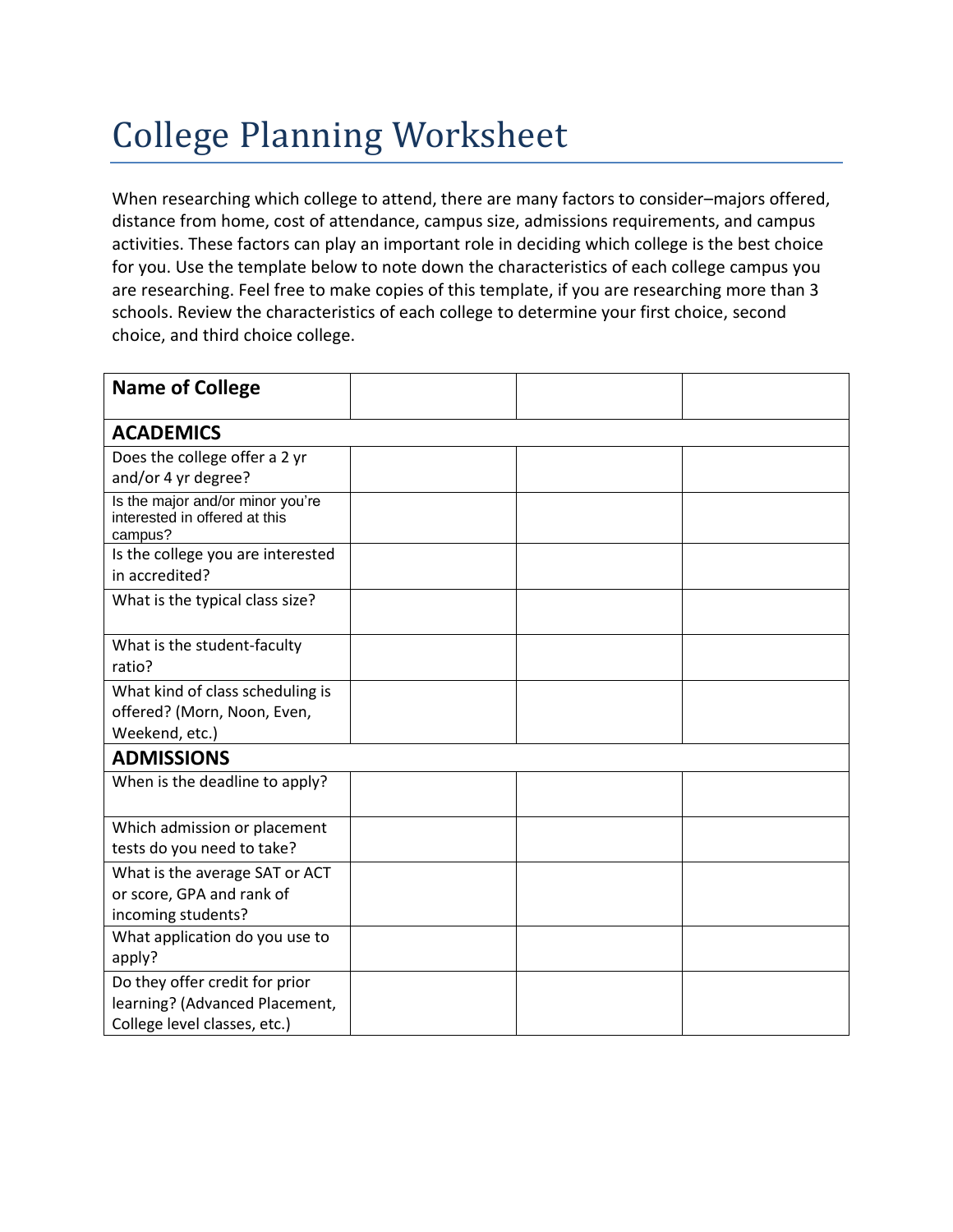| <b>ENVIRONMENT</b>                                                                                        |  |  |  |  |
|-----------------------------------------------------------------------------------------------------------|--|--|--|--|
| How big is the campus?                                                                                    |  |  |  |  |
| Is the college located in a rural or<br>urban setting? How far is it from<br>home? From the nearest city? |  |  |  |  |
| What is the size of the town the<br>college is located in?                                                |  |  |  |  |
| How big is the student<br>population?                                                                     |  |  |  |  |
| Is it co-ed? What is the male-<br>female ratio?                                                           |  |  |  |  |
| How is campus safety handled?                                                                             |  |  |  |  |
| Does the campus include the<br>following facilities and services:                                         |  |  |  |  |
| - Computers and Internet Access<br>- Food Service (Cafeterias)<br>- Health Care                           |  |  |  |  |
| - On Campus Housing<br>- Off Campus Housing<br>- Library<br>- Recreation or Gym                           |  |  |  |  |
| - Transportation (Parking, Buses,<br>etc.)                                                                |  |  |  |  |
| <b>COST AND FINANCIAL AID</b>                                                                             |  |  |  |  |
| How much is tuition and fees?                                                                             |  |  |  |  |
| How much is room and board?                                                                               |  |  |  |  |
| How much is the application fee<br>and deposit?                                                           |  |  |  |  |
| What is the estimated amount<br>needed for books, school<br>supplies, transportation, food,<br>etc.?      |  |  |  |  |
| Are the following forms of<br>financial aid available:<br>- Grants<br>- Scholarships<br>- Work Study      |  |  |  |  |
| - Loans<br>What is the deadline to apply for<br>financial aid?                                            |  |  |  |  |